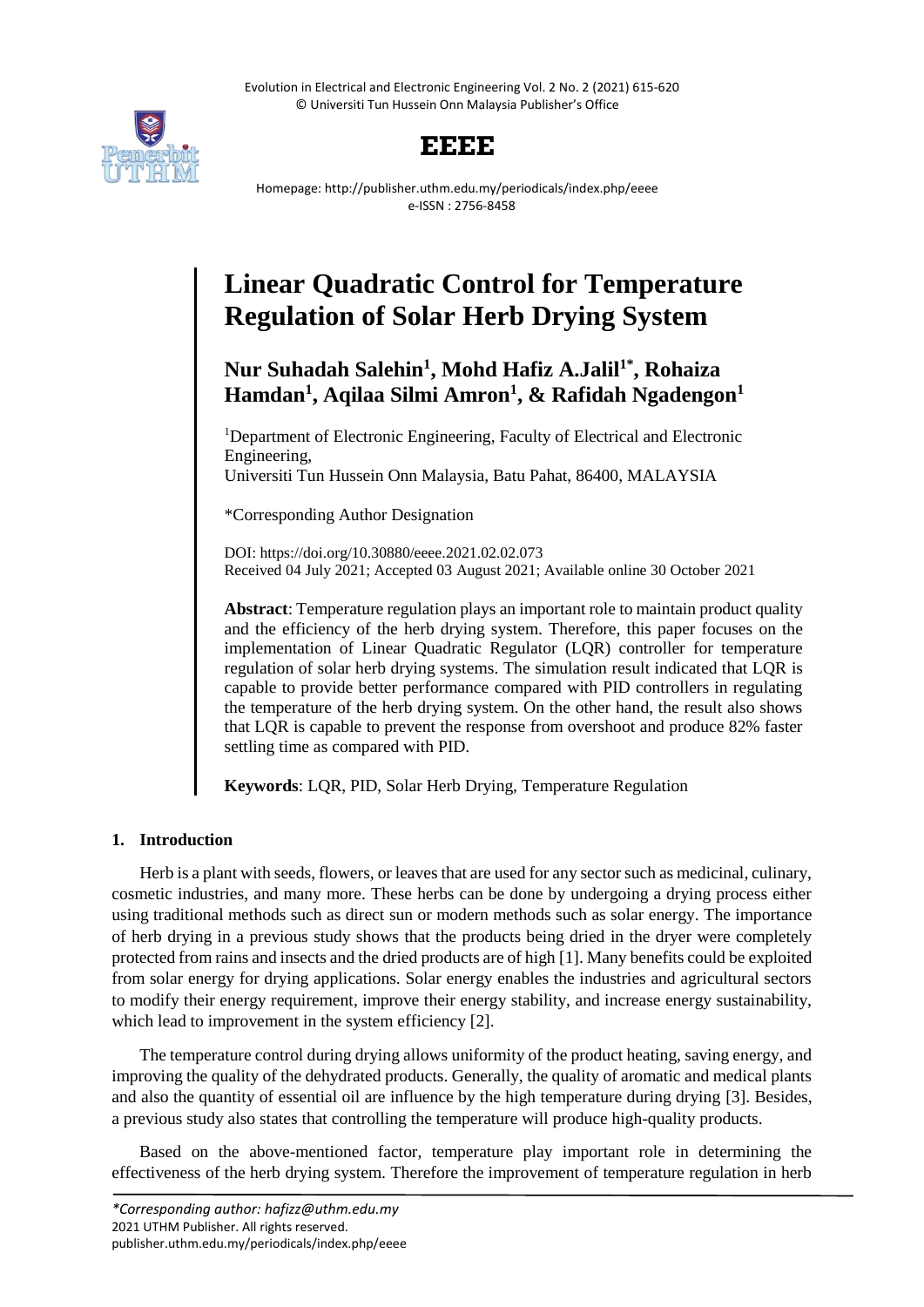drying will contribute in increase the effectiveness of the process. Therefore this study will apply Linear Quadratic Controller (LQR) towards improving the regulation of the herb drying system.

## **2. Materials and Methods**

This section will present the methodology applied for this work including system modeling, LQR controller design, Proportional Integral Derivative (PID) controller design, and performance evaluation of the controller. This study is conducted using MATLAB 2019b. The detail for each topic will be explained in the following subsection.

### 2.1 System Modeling

In this work, the first-order model is used to represent the heating process of the herb drying system and the MATLAB system identification Toolbox is used for developing the model. The input and output experimental data used in this study is based on the data obtained in [4]. The input and output data have been split into two via interlacing technique in which even data is for model development while odd data is for validation. Based on the even data and by using MATLAB system identification Toolbox, the first-order model for the system obtained is as shown in [Eq](#page-1-0)*.* 1.

<span id="page-1-0"></span>
$$
\frac{C(s)}{R(s)} = \frac{0.09151}{s + 0.001197}
$$
 *Eq. 1*

Meanwhile, the accuracy of the model is 92.5% as shown in **[Figure 1](#page-1-1)** and from the best fits percentage, it shows that the model posses high percentages of best fits thus indicated the model has high accuracy and sufficient to model the heating process of herb the drying system.



**Figure 1: Best Fits accuracy graph**

## <span id="page-1-1"></span>2.2 Linear Quadratic Regulator (LQR) Design

 LQR is a method that provides optimally controlled feedback gains to enable the high-performance design of systems and make the closed-loop stable. LQR is divided into two main components which are the state-space equation and feedback gain, K. Based on a transfer function that has been obtained from system identification in *[Eq.](#page-1-0)* 1, the value of gain which is A, B, C, and D can be obtained by using a command program in MATLAB. The value of gain K also was obtained using the MATLAB command of "lqr(A, B, Q, R) [5] where Q is a number of states and R is a value of inputs [6]. The block diagram of the LQR controller applied for this study is as in **[Figure 2](#page-2-0)** . Meanwhile the system parameters and controller parameters that applied for this work are as tabulated in [Table 1.](#page-2-1)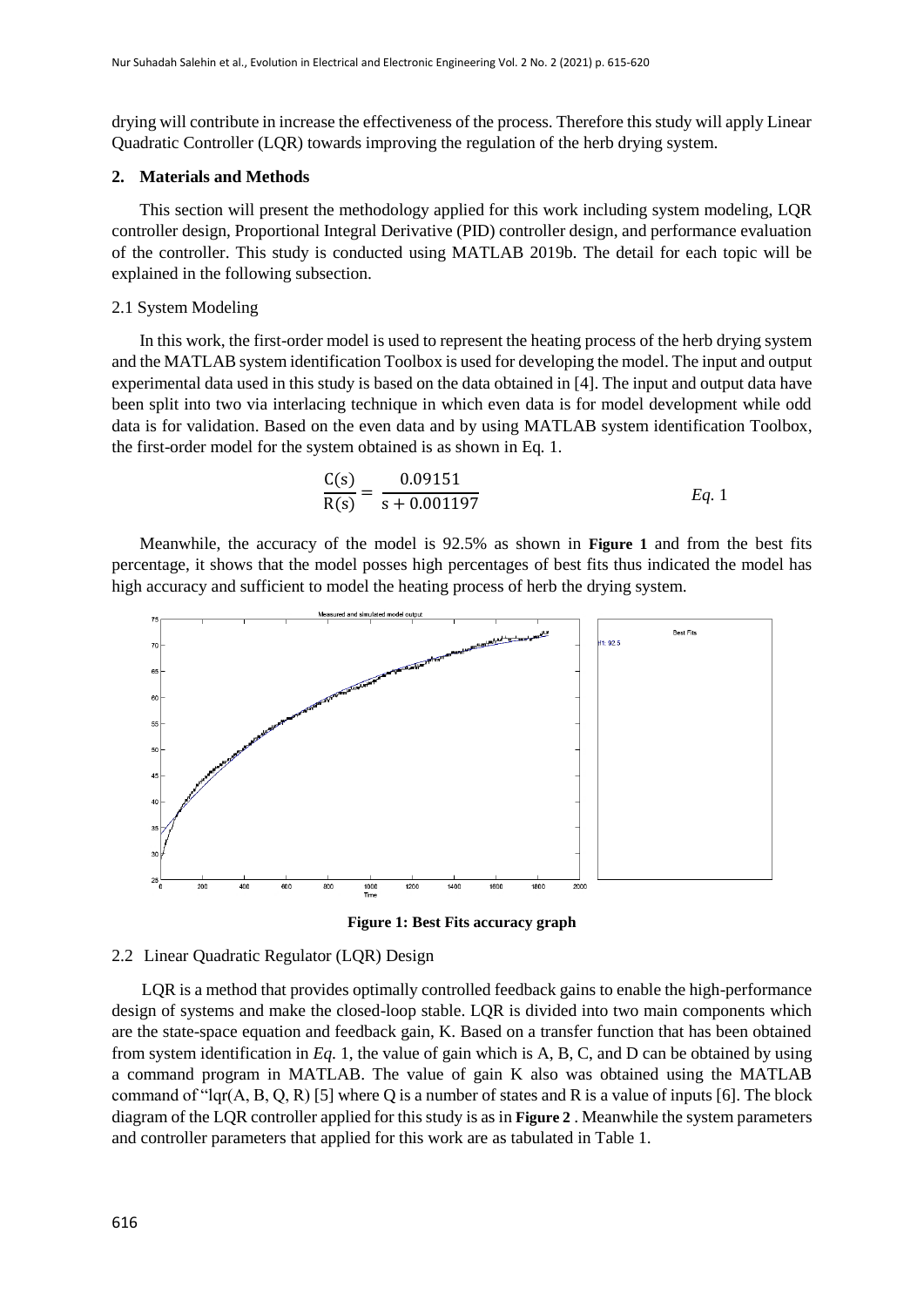

| Figure 2: LQR design |  |  |
|----------------------|--|--|
|                      |  |  |

|  |  |  | Table 1: Parameter values of LQR block diagram |  |  |  |  |
|--|--|--|------------------------------------------------|--|--|--|--|
|--|--|--|------------------------------------------------|--|--|--|--|

<span id="page-2-1"></span><span id="page-2-0"></span>

| Item | Parameter                    | Value             |
|------|------------------------------|-------------------|
|      | Step (Temperature set point) | $40^{\circ}$ C    |
| 2    | Gain A                       | $-0.0012$         |
| 3    | Gain B                       |                   |
| 4    | Gain C                       | 0.1               |
| 5    | Gain D                       |                   |
| 6    | Gain K                       | 0.9988            |
| 7    | Saturation                   | Upper limit $= 1$ |
|      |                              | Lower limit $= 0$ |
| 8    | <b>Transfer function</b>     |                   |
|      |                              | $s + 0.001197$    |
| 9    | Constant                     | 250               |

# 2.3 Proportional Integral Derivative (PID) Design

 PID controller is a controller that consists of the three-term controller which is Proportional, Integral, and Derivative. A PID has an operator which is a set point that can be set the desired temperature. There are three basic combinations of PID controllers that are usually used which is P, PI, and PID. The method that is used to tuning all of the parameters (P, PI, and PID) are by using an open loop or closed loop. The open-loop method is consists of Ziegler Nichols tuning rules and Cohen Coon tuning rules. This study is using the Ziegler Nichols Tuning formula to get the values of proportional gain (Kp) and integral time (Ti).

 In order to obtain the value for Kp and Ti for this study, the transfer function for First Order Plus Dead Time (FOPDT) Model needs to be obtained. The formula of FOPDT can be defined as **Error! Reference source not found.**.

$$
G(s) \frac{Ke^{-\theta s}}{rs+1}
$$

First Order Plus Dead Time (FOPDT) model is a method that is used to obtain the parameter's value of process gain (K), time delay (θ), and time constant (τ). The formula of FOPDT is shown in **Error! Reference source not found.**. From the formula of FOPDT **Error! Reference source not found.**, the value of PID parameters can be obtained. The formula of Proportional gain (Kp) can be defined as [Eq.](#page-3-0) [2.](#page-3-0)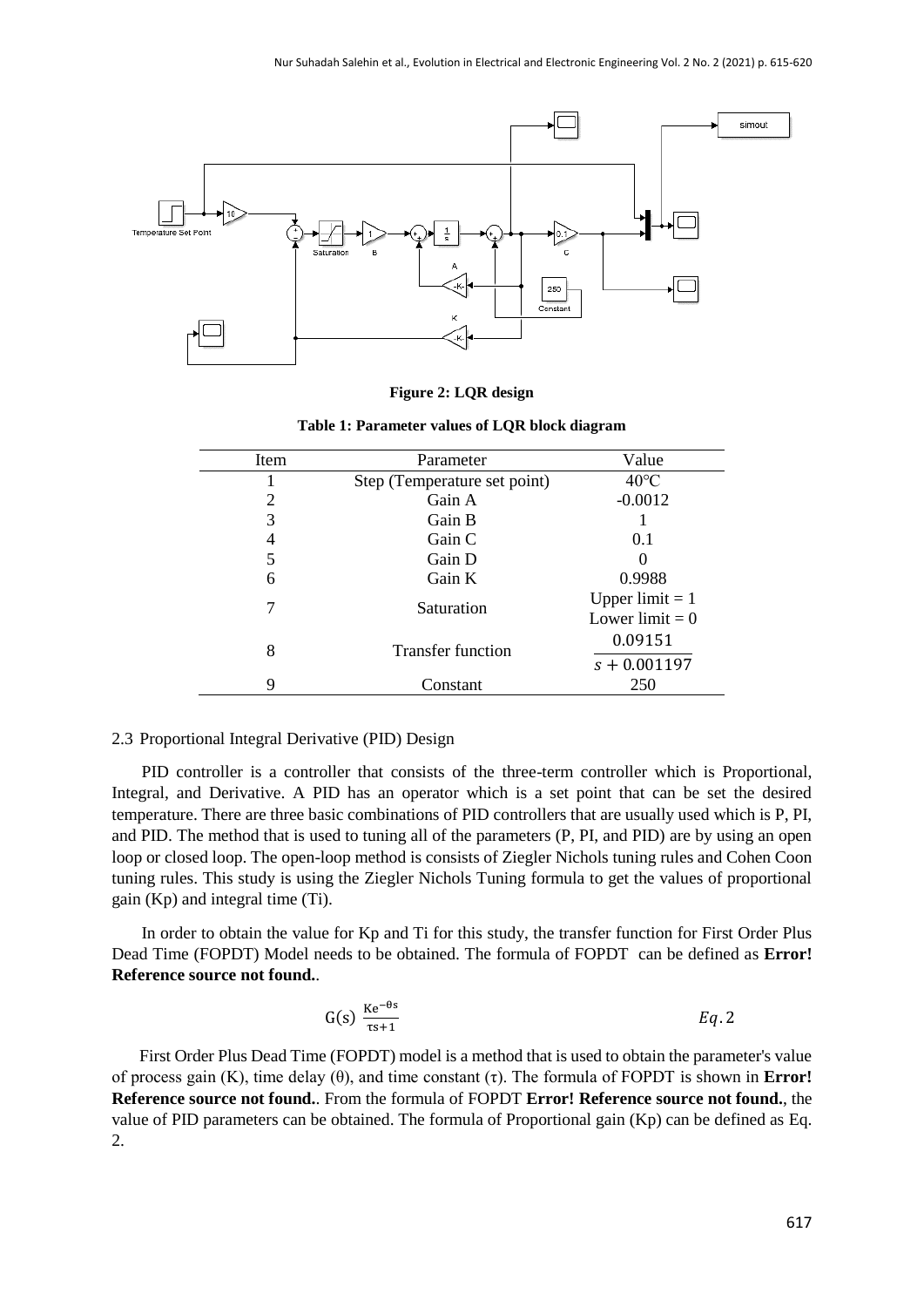<span id="page-3-0"></span>
$$
Kp = \frac{1.2 \times \tau}{K \times \theta} \qquad Eq. 2
$$

where K is process gain,  $\theta$  is a time delay, and  $\tau$  is time constant.

 Next, to obtain the integral time and the integral gain the formula can be defined as [Eq.](#page-3-1) 3 and [Eq.](#page-3-2) [4.](#page-3-2)

<span id="page-3-2"></span><span id="page-3-1"></span>
$$
Ti = 2 \times \theta \qquad \qquad Eq. 3
$$

$$
Ki = \frac{Kp}{Ti \times s} \qquad Eq. 4
$$

Lastly, to obtained time delay and derivative gain, the formula can be referred in [Eq.](#page-3-3) 5 and [Eq. 6.](#page-3-4)

<span id="page-3-4"></span><span id="page-3-3"></span>
$$
Td = 0.5\theta
$$

$$
Kd = KpTd \qquad \qquad Eq. 6
$$

<span id="page-3-5"></span> Based on FOPDT model in **Error! Reference source not found.** [7], the parameters setup for the system and PID controller is as shown in [Table 2](#page-3-5) whereas **[Figure 3](#page-3-6)** shows the PID block diagram applied for this work. In a constant block, the value of 25 is indicated as room temperature which means 25℃.

**Table 2: Parameter values of PID block design**

| Item | Parameter                    | Value                                  |
|------|------------------------------|----------------------------------------|
|      | Step (Temperature set point) | $40^{\circ}$ C                         |
| 2    | Proportional Gain, Kp        | 0.2264                                 |
| 3    | Integral Gain, Ki            | 0.004528                               |
| 4    | Derivative Gain, Kd          | 2.83s                                  |
| 5    | Time Delay, Td               | 25s                                    |
|      | Saturation                   | Upper limit $= 1$<br>Lower limit $= 0$ |
| 8    | <b>Transfer function</b>     | 0.09151                                |
|      |                              | $s + 0.001197$                         |
|      | Constant                     | $25^{\circ}$ C                         |



**Figure 3: PID design**

<span id="page-3-6"></span>2.3 Controller Performance Analysis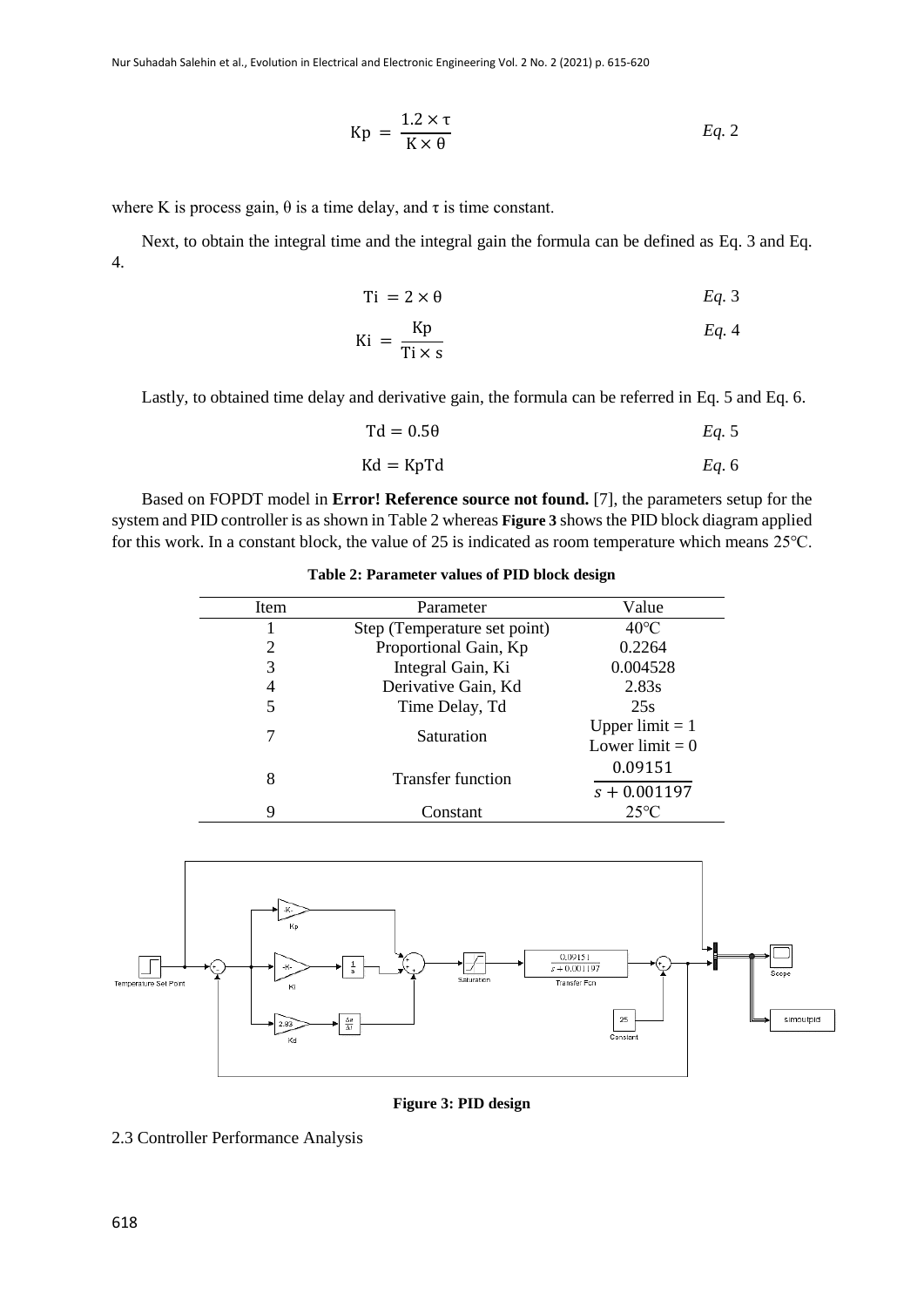In this work, the performance analysis of the controller is based on transient analysis namely settling time, rise time, peak time, and percentage overshoot. A detailed description of response analysis based on settling time, rise time, peak time, and percentage overshoot is shown in [8].

## **3. Results and Discussion**

The section will discuss the results obtained from this study that are related to the comparative study between LQR controller and PID controller performance. The detail related to the comparative performance between both controller performance in regulating the temperature of the herb drying system is described in the following subsection.

#### 3.1 Comparative between PID and LQR Response

**[Figure 4](#page-4-0)** shows the performance of the PID and LQR controller. The temperature started at 25 which indicated the room temperature which is 25℃. From the comparison between both of the controllers, it is clearly shown that LQR is more stable than the PID controller. The comparison of the transient response between PID and LQR controller can be referred to in [Table 3.](#page-4-1) From the comparison that has been made in [Table 3,](#page-4-1) in terms of time LQR is faster than PID controller with a difference of 52s for the rise time. In terms of settling time, PID produces 1380s and LQR shows the settling time in 244s. For the peak time, there is not much time difference between PID and LQR which the difference only 57s. Lastly, for the overshoot percentage, PID contained 24% of the overshoot while LQR does not show any overshoot. This actively demonstrates that LQR has a 0% overshoot.



**Figure 4: Comparative response of PID and LQR**

<span id="page-4-1"></span><span id="page-4-0"></span> [Figure 5](#page-5-0) shows the result of the response when the system undergoing a test called setpoint change. The purpose of setpoint change is to see if the temperature changed to another new temperature, the performance of the system will remain the same or not. As shown in **[Figure 5](#page-5-0)**, the system had a test for two different temperatures which are 45℃ and 55℃. With these two different temperatures, the response still in stable response, and no overshoot occurred same as the result in step response.

#### **Table 3: Comparison between PID and LQR Transient Response**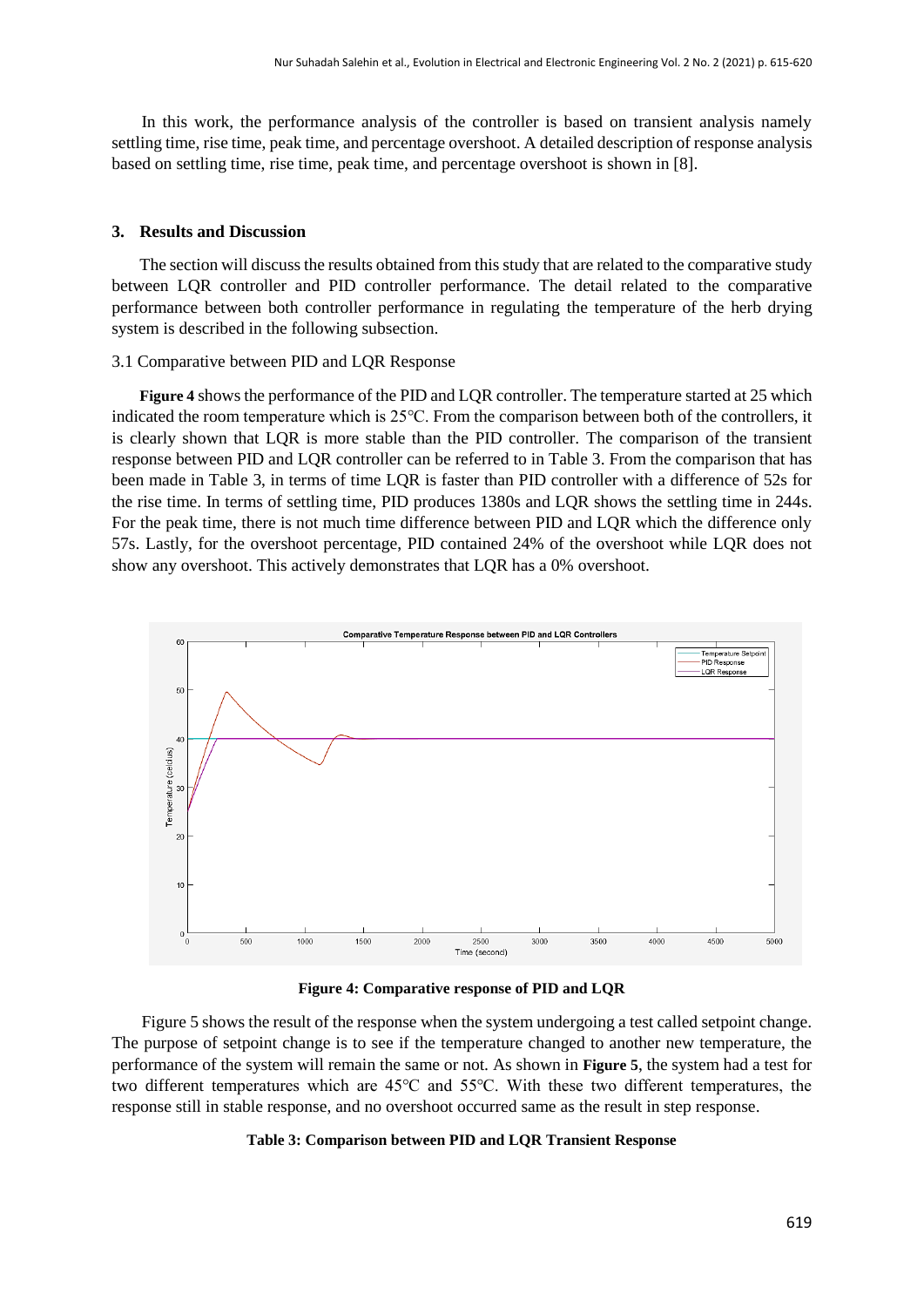| Item | Transient<br>Response  | <b>PID</b> | LOR              |
|------|------------------------|------------|------------------|
|      | Rise Time, Tr          | 146s       | 198 <sub>s</sub> |
|      | Settling Time, Ts      | 1380s      | 244 <sub>s</sub> |
|      | Peak Time, Tp          | 335s       | 278s             |
|      | Overshoot, $\% \mu(s)$ | 24%        | 0%               |



**Figure 5: Setpoint change response**

#### <span id="page-5-0"></span>**4. Conclusion**

The study aims to improve the temperature regulation of the herb drying system using an LQR controller. The results clearly show that LQR provides better performance as compared with the PID controller particularly in preventing the response from overshoot and provide fast settling time. This indicated that LQR is one of the candidate controllers that capable to provide proper temperature regulation of solar herb drying towards increasing the overall effectiveness of herb drying processes.

#### **Acknowledgement**

The authors would like to thank the Faculty of Electrical and Electronic Engineering, Universiti Tun Hussein Onn Malaysia for its support.

#### **References**

- [1] S. Janjai and P. Tung, "Performance of a solar dryer using hot air from roof-integrated solar collectors for drying herbs and spices," *Renewable Energy,* vol. 30, pp. 2085-2095, 2005
- [2] G. Pirasteh, R. Saidur, S. M. A. Rahman, and N. A. Rahim, "A review on development of solar drying applications.," *Renewable and Sustainable Energy Reviews,* vol. 31, pp. 133-148, 2014
- [3] Z. Blazek and M. Kucera, "The influence of drying methods on active ingredients of chamomile," *Pharm,* vol. 7, pp. 107-109, 1952
- [4] R. W. K. Soon, "PID With Back Calculation Anti Windup For Solar Energy Based Herbs Drying System," Universiti Tun Hussein Onn Malaysia, 2019
- [5] F. Hasbullah and W. F. Faris, "A comparative Analysis of LQR and Fuzzy logic Controller for Active Suspension Using Half Car Model," *2010 11th International Conference on Control Automation Robotics & Vision,* 2010